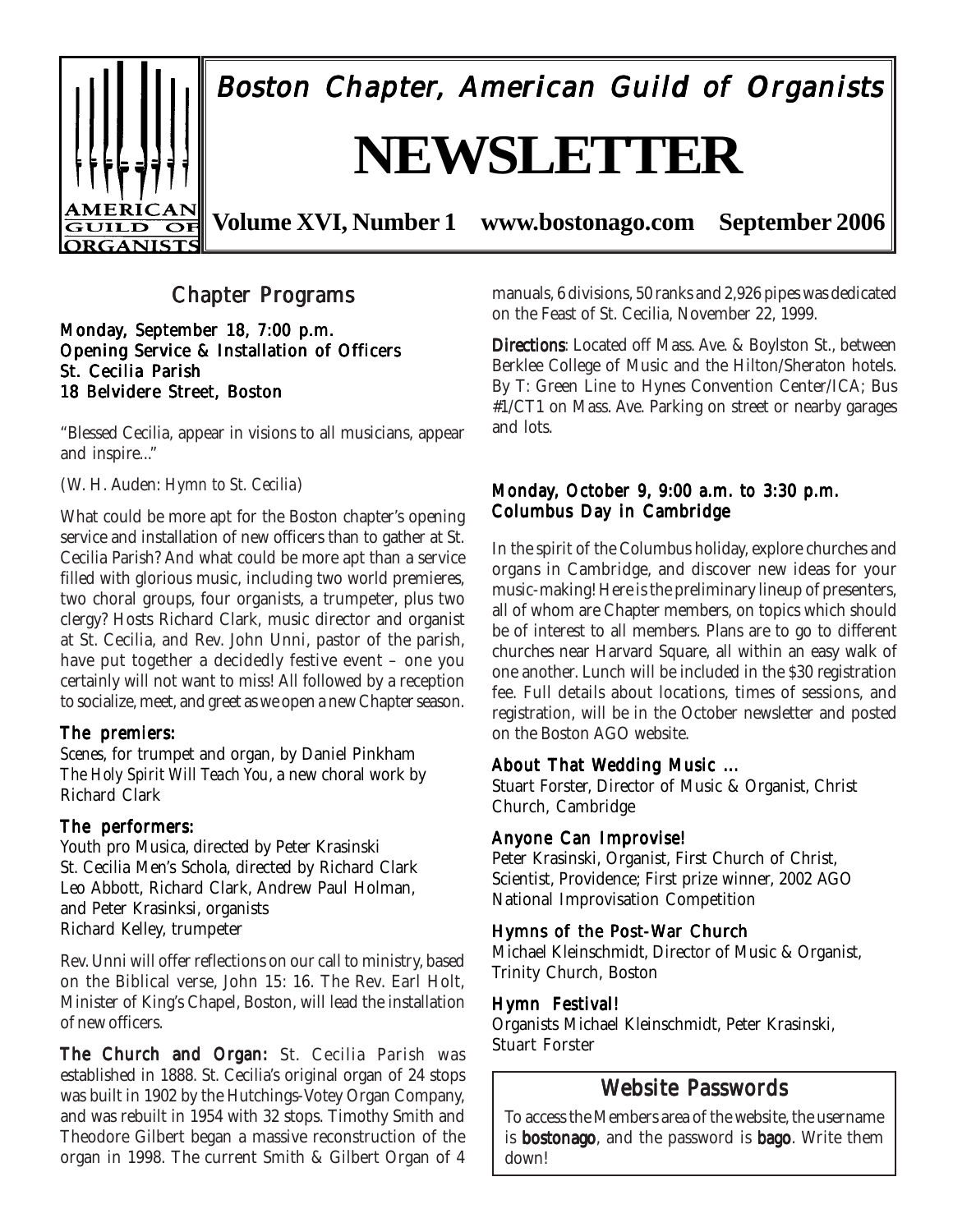# Dean's Message

Happy New Year! September is probably the one time of year in our profession when we have had the chance to take it a little easier for at least parts of the Summer to breathe out, breathe in, and recharge our batteries. Thus re-energized, we sharpen our pencils and claws, eager to attack a new season.

And how about those New Year's resolutions? Now is definitely the time for them. You know you'll never get around to it on January 1 while you're still not quite sure that you did indeed survive another Christmas. And I'm not talking about ridiculous diet fads. And certainly not any of the usual stuff about being a better person and helping your fellow man. As I see it, it all boils down to this: What can I do to better serve my AGO chapter this year?

I attended my first national convention in ChicAGO over the summer (when will we ever again have a convention in a city where it's spelled out for us right there in the name? A winter conclave in Trinidad and TobAGO might be the winning ticket) – and the scales certainly fell from my eyes. There is enormous diversity within this Guild of ours. This of course is true within the Boston chapter as well. And I'd love for us to bring this diversity to the fore as we head to the future.

One of the nice things about your local AGO chapter is that it's very easy to get involved in its governance. Executive committee meetings are open to all members, so all you have to do is show up and give voice to your views. It's also easy to volunteer – we're always looking for helping hands at our various programs, as well as fresh faces to run Chapter services and serve on our many committees.

If you are new to the Chapter, most of our programs contain a social component where you have occasion to meet and greet fellow Chapter members. If you are "old" to the Chapter, those very same events present a very time-efficient way to catch up with friends and colleagues that you see all too seldom.

Now, for those of us who like to stay home, BAGO has the answer for that as well. Hopefully, you have all heard of the national membership campaign, cleverly titled "Each one reach one." This is for you! You may already hold in your possession your spanking new beautiful yearbook, for which we owe inordinate

(Continued on page 3)

# **Executive Committee Meetings**

Monday evenings 7-9 pm, King's Chapel Parish House, 64 Beacon St. 5th floor, Boston. Charles or Park St. MBTA

September 25 November 13 January 8 March 12 June 4

Executive committee meetings are open to all Chapter members.

Newsletter of the Boston Chapter, American Guild of Organists Published 10 times a year, September-June. Distributed to members & associates of the Boston Chapter, AGO.

Mailed at standard mail rates from Boston MA. Boston Chapter/AGO c/o Timothy Hughes, Membership 247 Washington St #24, Winchester MA 01890. Copyright © 2006, Boston Chapter, American Guild of Organists

## *Boston Chapter, AGO Officers 2006-2007*

| Heinrich Christensen<br>Dean<br>heinrich_christensen@yahoo.com 617-983-1990              |
|------------------------------------------------------------------------------------------|
| SubDean<br>Lee Ridgway<br>617-436-1193<br>ridgway@mit.edu                                |
| Carl Klein<br>Treasurer<br>781-274-8406<br>cdnk@juno.com                                 |
| Assistant Treasurer<br>Nancy Granert<br>617-479-0682<br><u>nancy granert@harvard.edu</u> |
| <b>Broadcasts</b><br>Martin Steinmetz<br>781-235-9472<br>cmsteinmetz@verizon.net         |
| Rev. Earl K. Holt III<br>Chaplain<br>617-227-2155<br>ekholt@kings-chapel.org             |
| David Baker<br>Competitions<br>617-266-0746<br>$d$ gb137@mac.com                         |
| Examinations<br>Glenn Goda<br>glenngoda1545@aol.com<br>617-442-7079                      |
| Library<br>Joseph Dyer<br>joseph.dyer@umb.edu<br>617-527-6403                            |
| Membership Secretary<br><b>Timothy Hughes</b><br>781-369-1905<br>thughes56@comcast.net   |
| Membership Committee<br>Fredrick Guzasky<br>781-420-6880<br>fredboston@msn.com           |
| Jim Swist<br>Newsletter<br>781-643-9733<br>swist@comcast.net                             |
| Richard Hill<br>Organ Advisory<br>smhill42ne@earthlink.net<br>508-238-6081               |
| Rose Mary Gabler<br>Placement<br>781-862-6322<br>rmgabler@aol.com                        |
| Professional Development<br>Charlene Higbe<br>617-497-0610<br>cthigbe@aol.com            |
| Recording Secretary<br>Leonardo Ciampa<br>leonardociampa@hotmail.com_781-853-6773        |
| Registrar<br>Jane Flummerfelt<br>781-734-0327<br>jflummerfelt@netscape.net               |
| SPA C<br>Martin Steinmetz<br>781-235-9472<br>cmsteinmetz@verizon.net                     |
| <b>Substitutes</b><br>David Owens<br>508-429-1725<br>andreapressmusic@aol.com            |
| YOI<br>John Dunn<br>617-868-8658<br>jdunnatbacs@hotmail.com                              |
| Auditors<br>Daryl Bichel<br><u>darylbichel@aol.com</u><br>617-312-8328                   |
| Joshua Lawton<br>617-926-1042<br>jtlawton@mac.com                                        |
| Region I Councillor<br>James Barry<br>cccjrb@aol.com<br>860-527-7231 x112                |
| District Convener<br><b>Grant Moss</b><br>413-585-3181<br><u>gmoss@smith.edu</u>         |
| Mark Nelson<br>Webmaster<br>marknelson@chfisk.com<br>978-283-1909                        |

*Executive Committee*

*Todd Beckham, Janet Hunt, Patrick Kabanda, Lois Regestein, Jonathan Ambrosino, Brian Jones, Joan Reddy, Sally Slade Warner, Stephanie Budwey, Cheryl Duerr, Douglas Major, Andrew Shenton*

marknelson@cbfisk.com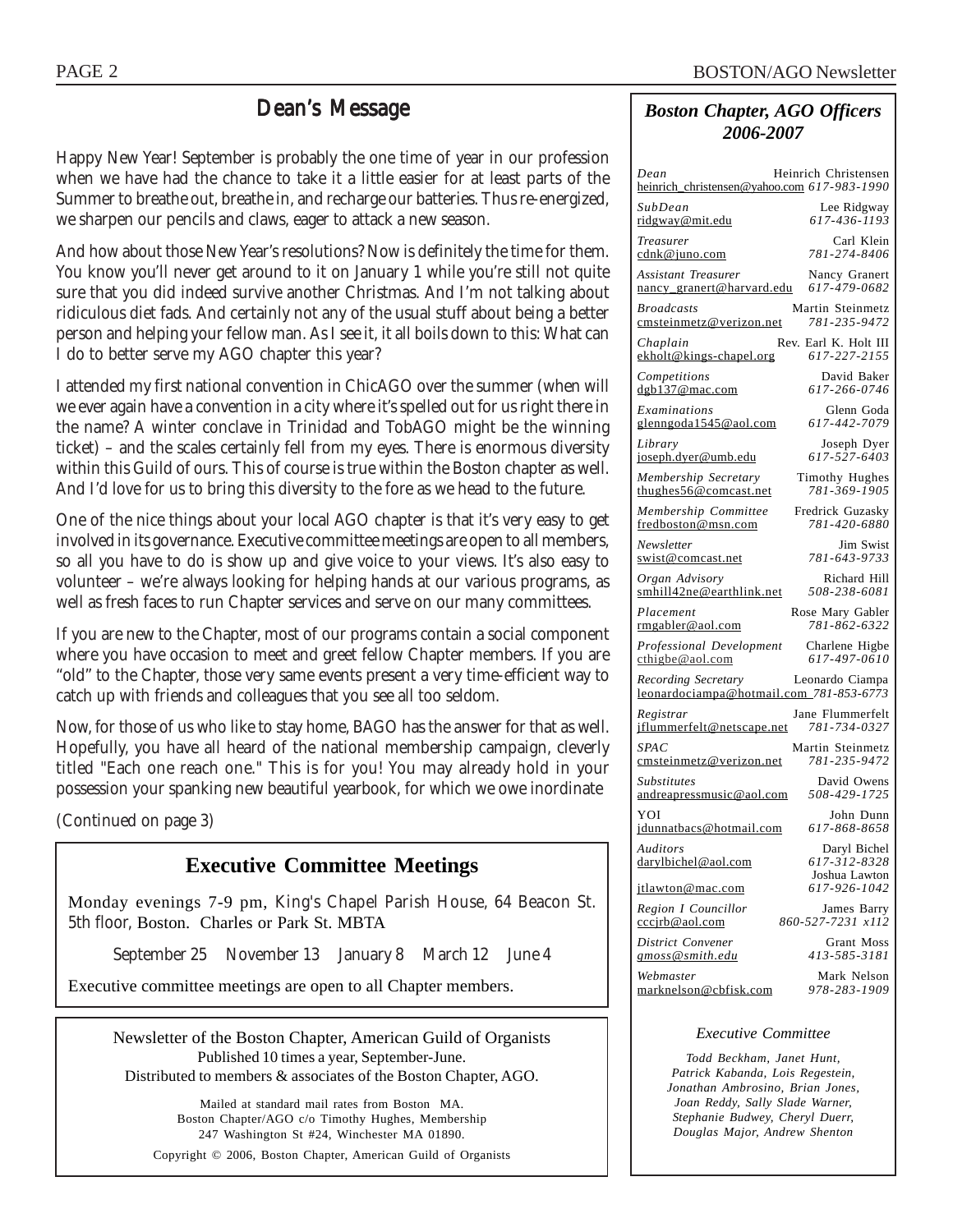## Dean's Message (continued)

amounts of thanks to Eric Huenneke who has once again steered our ship through the treacherous waters of the editing process. Now, when you first crack its spine, you're bound to browse through and immediately be struck by righteous outrage when you notice the absence of some of your dearest colleagues. Fly into action, grab the phone and call them up and tell them how easy it is to get into the next edition of the yearbook. E-mail is most definitely a good option, too. Each one, reach one! Or reach five or six as long as you're at it…

To summarize, here's my proposed list of New Year's resolutions:

 1. Come to opening service at St. Cecilia's church, Belvidere St. in the Back Bay on Monday, September 18, 7 PM. If you want to help with the reception, call Lee Ridgway at 617-436-1193.

 2. Come to our first executive committee meeting on Monday, September 25, 7 PM at King's Chapel House, 64 Beacon Street, Boston.

 3. Get a colleague or two to join the Guild so we get representation from as many different facets of organdom as we can.

For a gold star, do all three of the above. For silver, two. If you don't need a star, just do one, and it will still be a great start to a new season.

 *-- Heinrich*

# Requiescat in Pacem - John Andrew Ross

John Ross passed away on July 12 after a long illness. John was organist of the UU church in Brookline for many years, and the originator for the "Black Nativity" play, a Boston Christmas tradition which he directed for some time.He was also an active member of the Boston AGO until his illness worsened a few years ago. A committed church musician and a truly gentle man, his presence will be missed by all who knew him.

*--Barbara Owen*

# Class This Fall Organ Literature for the Church Organist

A survey or various periods, styles, and composers of organ music, as well as practical examples, registrational and performance practice principles. Times to be arranged. Instructor - Dr. G. Fredrick Guzasky. Classes to be held at St. Stephen's Church, Cohasset. If interested, please e-mail fredboston@msn.com, or call 781-420-6880.

# Call for Input on BAGO **Placement Services**

The Professional Development Committee is beginning a comprehensive review of the Placement process, similar to the work done last year for the Substitute process.

Recognizing the many skills and talents of Boston chapter members, we would be glad to hear from anyone with experience or ideas in that area who would be interested in working with the PDC on issues related to Placement.

Feedback is welcome, and participation in the study is even more welcome!

Please send your questions and responses to:

Charlene Higbe at cthigbe@aol.com with a CC to Heinrich Christensen at heinrich\_christensen@yahoo.com

# Youth pro Musica Fall Auditions

YpM Director Peter Krasinski announces Fall auditions for the 2006-2007 season

 Tuesday, September 5, from 6-9 pm Sunday, September 10, from 1-3 pm Sunday, September 17, from 2-5 pm

Openings for Boys and Girls, ages 8-18, to sing with YpM's five choruses, including

- \* YpM Training Chorus: Boys & Girls, grades 3 and up rehearsals Mondays, 5:30-6:30 pm
- \* YpM Repertory Chorus: Girls, grades 3-8 rehearsals Mondays, 6:00-7:30 pm
- \* YpM High School Chorale: Girls, grades 9-12 rehearsals Mondays, 7:45-9:00 pm
- \* YpM Boys' Chorus: Boys, grade 3 to voice change rehearsals Tuesdays, 5:30-6:30 pm
- \* YpM Young Men's Chorus: Boys, changed voices thru grade 12, rehearsals Tuesdays, 7:45-9:00 pm

Rehearsals are held at First Unitarian Society, 1326 Washington St, West Newton.

Directions: www.youthpromusica.org/test/directions.html

Appointments: Call 617-666-6087 or e-mail auditions@youthpromusica.org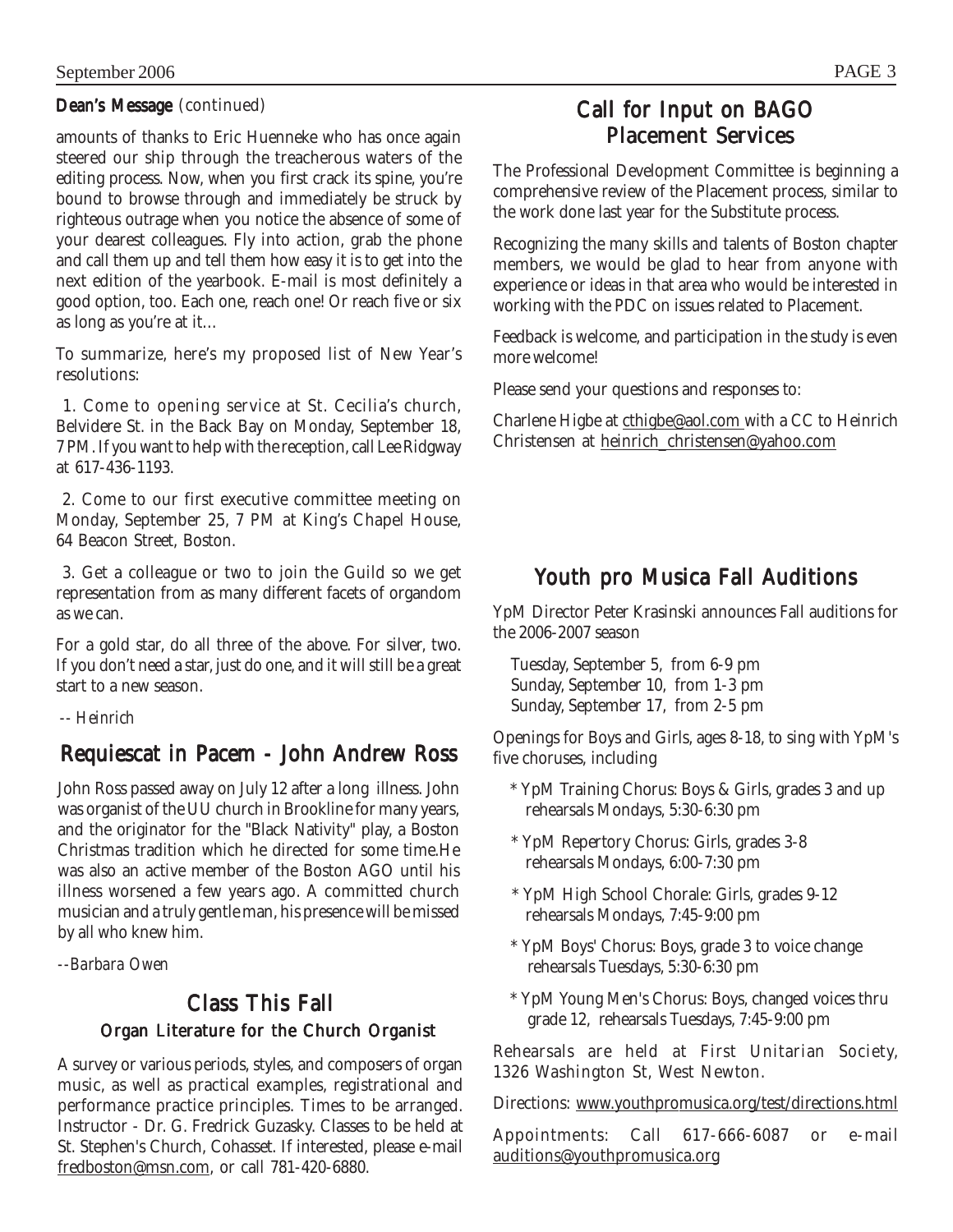# **BOSTON/AGO CONCERT CALENDAR**

#### Monday, August 28 7:30 pm

Assabet Valley Mastersingers (Eaton, *dir*): Open Rehearsal. Church of the Nativity, 45 Howard St, Northboro MA. 508-481-8164

#### Friday, September 1 12:00 noon

Shaylor Lindsay, piano, & friends. First Parish in Lexington, 7 Harrington Rd, Lexington MA. 781-862-8200 Free **h** 

#### Monday, September 4 7:00 pm

Fanfare Consort - Thom Freas, baroque trumpet; Christa Rakich, organ: J L Krebs. First Lutheran Church, 299 Berkeley St, Boston. 617-536-8851 \$15/10

#### Tuesday, September 5 12:15 pm

Steven Young, organ: Bach, Locklair, Vierne. King's Chapel, 58 Tremont St, Boston. 617-227-2155 Don \$3 h

#### 7:30 pm

Assabet Valley Mastersingers (Eaton, *dir*): Open Rehearsal. *See Monday, Aug 28.*

#### Friday, September 8 12:00 noon

Epp Sonin, soprano, & friends. First Parish in Lexington, 7 Harrington Rd, Lexington MA. 781-862-8200 Free h

#### 12:15 pm

Michael Kleinschmidt, organ. Trinity Church, Copley Sq, Boston. 617-536-0944 x389 Don \$5 h

#### Saturday, September 9 2:00 pm

Methuen Young People's Theatre: Gilbert & Sullivan *The Pirates of Penzance.* Methuen Memorial Music Hall, 192 Broadway, Methuen MA. 978-685-0693 \$6/3 **h** 

#### 7:30 pm

*The Pirates of Penzance, See today at 2:00 pm.*

#### Saturday, September 10 1:30 pm

*The Pirates of Penzance, See Saturday, Sept 9 at 2:00 pm.*

#### 3:00 pm

Philip Jones, organ. St Anthony's Church, 1359 Acushnet Ave, New Bedford MA. Donation

#### 6:30 pm

*The Pirates of Penzance, See Saturday, Sept 9 at 2:00 pm.*

## Monday, September 11 7:30 pm

Assabet Valley Mastersingers: Open Rehearsal. *See Monday, Aug 28.*

# Tuesday, September 12

12:15 pm Peter Sulski, viola: Bach, Telemann, Vieuxtemps. King's Chapel, 58 Tremont St, Boston. 617-227-2155 Don \$3 h

#### Friday, September 15 12:00 noon

Benjamin Sears, baritone; Bradford Conner, piano: Berlin, Gershwin. First Parish in Lexington, 7 Harrington Rd, Lexington MA. 781-862-8200 Free h

#### 12:15 pm

Eric Dombrowski, organ. Trinity Church, Copley Sq, Boston. 617-536-0944 x389 Don \$5 **h** 

#### 8:00 pm

Chandler Noyes, organ. Silent Movie: *Safety Last* (1923). Methuen Memorial Music Hall, 192 Broadway, Methuen MA. 978-685-0693 \$10/3 **h** 

#### Sunday, September 17 3:00 pm

Chandler Noyes, organ; Karen Bandhauer, soprano. Methuen Memorial Music Hall, 192 Broadway, Methuen MA. 978-685-0693 \$10/3 **h** 

#### Monday, September 18 7:00 pm

Opening Service & Installation of Officers. *See page 1.*

#### Tuesday, September 19 12:15 pm

Neil Ewachiw, baritone; Kimberly Hess, organ: Bach, Honegger, Pinkham. King's Chapel, 58 Tremont St, Boston. 617-227-2155 Don \$3 h

#### Friday, September 22 12:00 noon

Mary Neuman, flute & friends. First Parish in Lexington, 7 Harrington Rd, Lexington MA. 781-862-8200 Free h

#### 12:15 pm

Kimberly Ann Hess & Neil Ewachiw, organ. Trinity Church, Copley Sq, Boston. 617-536-0944 x389 Don \$5 h

#### 7:00 pm

Arlene Kies, piano. Christ Church, Exeter NH. 603-772-3332 x105 Don \$12/10 for Mission & Ministry Project.

#### 7:30 pm

Spirit of Orthodoxy Choir (Shipovalnikov, *di*r): "Music of the Christian East" Grace Episcopal Church, 385 Essex St, Salem MA. 978-744-2796 \$15/10

# Sunday, September 24

3:00 pm James David Christie, organ: Buxtehude. St Joseph Memorial Chapel, College of the Holy Cross, Worcester MA. 508-793-3528 Free **h** 

#### 3:00 pm

Peter Bloom, flute; Mary Jane Rupert, harp: Intimate Mozart Concert. Carillon played 1/2 hr before concert. St Stephen's Church, 16 Highland Ave, Cohasset MA. 781-383-1083 Donation h

#### 4:00 pm

Magnificat (M Engelhardt, *dir*): Evensong for Michaelmas: Smith, Byrd, Handel. St Paul's Church, 26 Washington St, Malden MA. 978-744-2796

#### 5:00 pm

Carol Ou, cello; Andrew Paul Holman, organ: Pinkham, Jongen, Kropfreiter, Alfvén, others. Harvard-Epworth Church, 1555 Mass Ave, Cambridge. 617-354-0837 Free

#### Monday, September 25 8:00 pm

Fenwick Smith, flute; The Arcadian Winds (quintet); Joe Dan Harper, tenor; Aaron Engebreth, baritone; The Hirsch-Pinkas Piano Duo: Recent works by Daniel Pinkham. Jordan Hall at NEC, Gainsborough St, Boston. 617-585-1100 Free h

#### Tuesday, September 26 12:15 pm

Suzanne Reine, harpsichord: Scarlatti, d'Anglebert. King's Chapel, 58 Tremont St, Boston. 617-227-2155 Don \$3 h

#### Friday, September 29 12:00 noon

Carla Chrisfield, soprano; William Merrill, piano: Schubert, Poulenc, Wolf, Ives, Moussorgsky. First Parish in Lexington, 7 Harrington Rd, Lexington MA. 781-862-8200 Free h

#### 12:15 pm

Angela Kraft Cross, organ. Trinity Church, Copley Sq, Boston. 617-536-0944 x389 Don \$5 h

#### 7:30 pm

Mary Preston, organ. Christ Church, Zero Garden St, Cambridge. 617-876-0200 \$20/10 h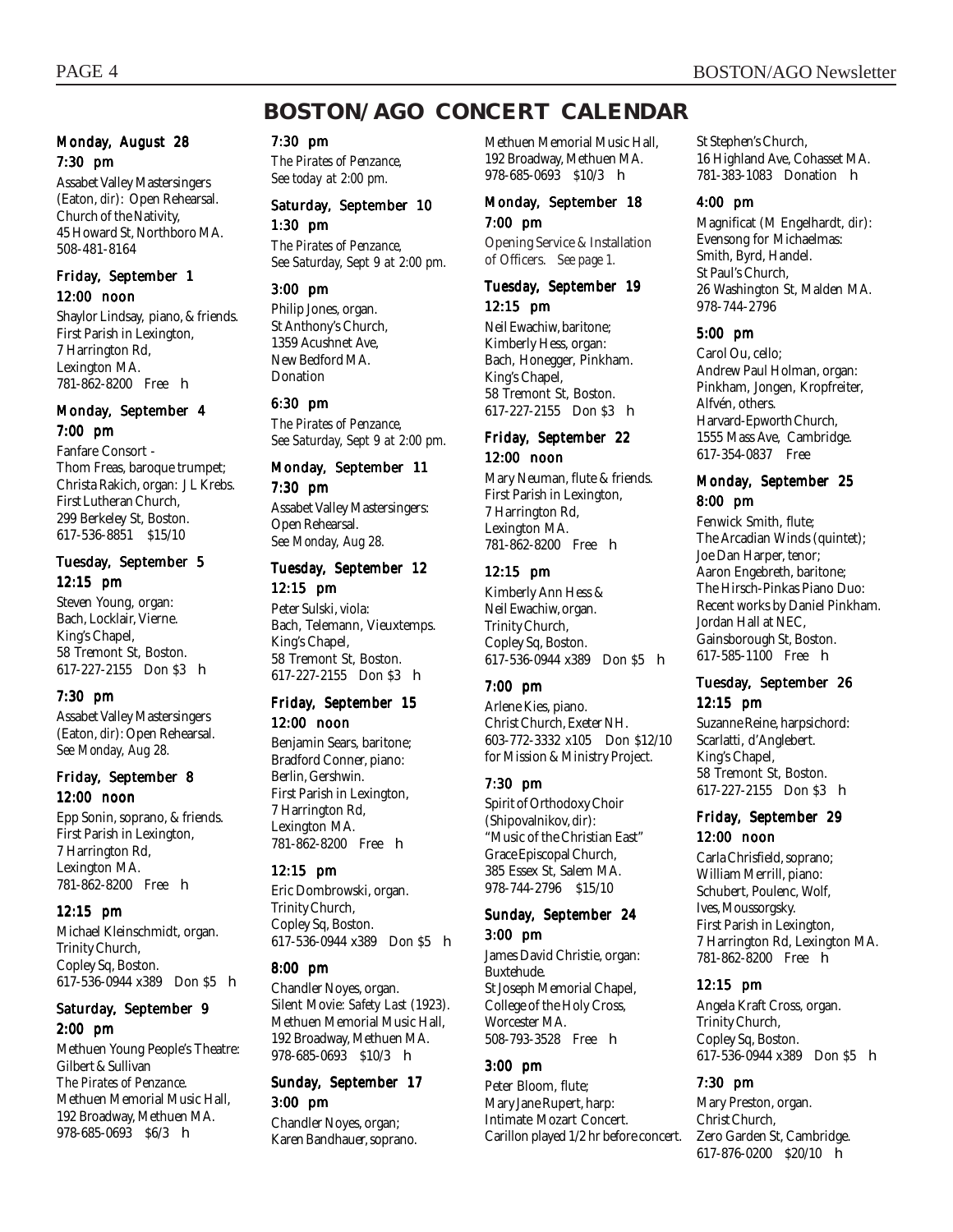#### 8:00 pm

Steven Young, organ. Old South Union Church, 25 Couimbian St, S Weymouth MA. 781-335-2545 Donation for Scholarship Fund

#### 8:00 pm

H Joseph Butler, organ: Raison, Mozart, Reubke. Old West Church, 131 Cambridge St, Boston. 617-739-1340 \$15/10/5 sts h

#### Saturday, September 30 8:00 pm

Marianne Hirsti, soprano; Duo Maresienne - Carol Lewis, viola da gamba; Olav Chris Henriksen, Renaissance lute. Music from the Stuart Courts: Dowland, Coperario, Lanier, Johnson. Lindsay Chapel, First Church, 11 Garden St, Cambridge. 617-7760692 \$22/17 h

#### Sunday, October 1 3:30 pm

Music from the Stuart Courts: *See Saturday, Sept 30 at 8:00 pm.* Somerville Museum, Central St & Westwood Rd, Somerville MA. 617-666-9810 \$17/12

#### 5:00 pm

Christ Church Evensong Choir (Forster, *dir/org*): Choral Evensong: Widor, Howells, Byrd, Phillips, Callahan, Bairstow. Christ Church, Zero Garden St, Cambridge. 617-876-0200 Donation h

#### 9:00 pm

Parish Choir (M Nelson, *dir*): Compline. St John's Church, 48 Middle St, Gloucester MA. 978-283-1708 Free **h** 

#### Friday, October 6 12:15 pm

Jared Johnson, organ. Trinity Church, Copley Sq, Boston. 617-536-0944 x389 Don \$5 h

## Sunday, October 8 3:00 pm

Richard Hill, organ. St Anthony's Church, 1359 Acushnet Ave, New Bedford MA. **Donation** 

#### Monday, October 9

#### 9:00 am

Columbus Day in Cambridge. *See page 1 for details.*

## Friday, October 13

#### 12:15 pm

Richard Webster, organ. Trinity Church, Copley Sq, Boston. 617-536-0944 x389 Don \$5 h

#### Saturday, October 14 9:00 am

Early Music Metro West Singers' Workshop: Venetian Choral Music with Richard Bunbury. Trinity Episcopal Church, 81 Elm St, Concord MA. 978-264-0584 \$16 registration

#### Sunday, October 15 3:00 pm

James David Christie, organ: Buxtehude. St Joseph Memorial Chapel, College of the Holy Cross, Worcester MA. 508-793-3528 Free h

#### 3:00 pm

SE Mass AGO Recital. St Casimir's Church, Ames St & Sawtell Ave, Brockton MA. Don: Lithuanian Children's Relief.

#### 5:00 pm

King's Chapel Choir & Soloists, The Felsted Project Orchestra (Christensen, *dir*): "The Concert of 1789" Handel, Selby, Felsted. King's Chapel, 58 Tremont St, Boston. 617-227-2155 Don \$12/8 h

#### Thursday, October 19 7:30 pm

Philip Scriven, organ. Carillon played 1/2 hr before concert. St Stephen's Church, 16 Highland Ave, Cohasset MA. 781-383-1083 Donation h

#### Sunday, October 20 12:15 pm

Brian Jones, organ. Trinity Church, Copley Sq, Boston. 617-536-0944 x389 Don \$5 h

#### 8:00 pm

Philip Scriven, organ: Fall Scholarship Fund Organ Recital. Methuen Memorial Music Hall, 192 Broadway, Methuen MA. 978-685-0693 \$10/5 h

#### Saturday, October 21 7:30 pm

Cantores Minores (Norjanen, *cond*; Malmgren, *org*); Art exhibit by Gail Eckberg, painter. St Andrew's Episcopal Church, 79 Denton Rd, Wellesley MA. 781-235-7310 \$20/10 srs/5 sts Subscription to 6 concerts \$200/60

#### Sunday, October 22 4:00 pm

Magnificat (M Engelhardt, *dir*): Evensong for All Saints: Ayleward, Stanford, Victoria. St John's Church, 370 Bay St, Taunton MA. 978-744-2796

#### Friday, October 27 12:15 pm

Alexander Pfeifer & Frank Zimpel, organ. Trinity Church, Copley Sq, Boston. 617-536-0944 x389 Don \$5 h

#### 8:00 pm

Chandler Noyes, organ. Silent Movie: *Nosferatu* (1922). Methuen Memorial Music Hall, 192 Broadway, Methuen MA. 978-685-0693 \$10/3 **h** 

#### Sunday, October 29 3:30 pm

Gerre Hancock, organ: Dedication Concert. Christ Church, Exeter NH. 603-772-3332 x105 \$20/15 Free under 10

#### 4:00 pm

42st Choir Festival: Service of Ecumenical Song. Gordon Memorial Chapel, Wenham MA. 781-643-6597

#### **Sign up now for 42nd Choir Festival**

October  $29<sup>th</sup>$  at 4:00 p.m. Service of Ecumenical Song Gordon Memorial Chapel, Wenham Music not in your files supplied at no cost. Information—Loryne Koebele, 781-643-6597 E-Mail: lorsing2@verizon.net

# **NEXT DEADLINE:**

## **September 8 for October 2006 issue**

Please send all notices, news, and articles to:

Jim Swist, 34 Jason Street #2 Arlington MA 02476 Send via e-mail to swist@comcast.net (inline text or WORD .doc file attachment)

. Calendar notices must be submitted either by e-mail or IN WRITING (please no phone calls). Include: day, date, time, brief description of program, location, address, phone number, price (or donation/free), and whether handicap-accessible.

Listings for each month are due by the first Friday of the prior month. We will include all listings for the month of issue plus as many for the following month as space allows.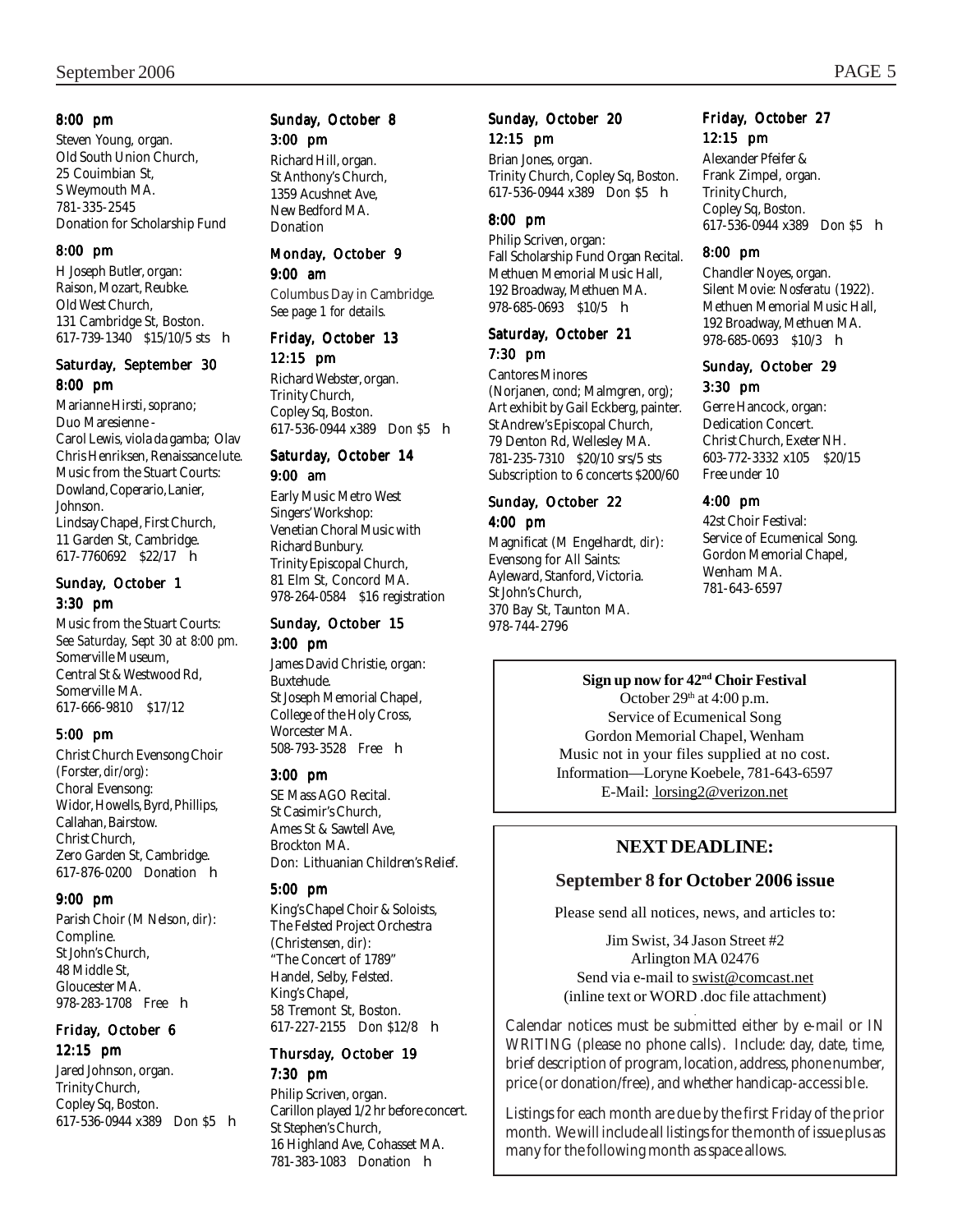# AGO Boston Chapter Substitute List

| Name                                                    | Phone                                     | E-mail                                   | From                    | Denoms.       | Available Sundays? As Interim? |                                                      |
|---------------------------------------------------------|-------------------------------------------|------------------------------------------|-------------------------|---------------|--------------------------------|------------------------------------------------------|
| ARMSTRONG, SUSAN                                        | 603.428.3074                              | etitcomb@conknet.com                     | NH                      | <b>ALL</b>    | Yes                            |                                                      |
| BLAKE, JR., ROBERT                                      | 617.271.7380                              | robhudba5302@aol.com                     | Newton                  | <b>ALL</b>    | Yes                            |                                                      |
| CARSON, LAURENCE                                        | $(h)$ 617.451.0822<br>(w)781.235.0034     | laurence.carson2@verizon.net Boston      |                         | <b>ALL</b>    | No                             |                                                      |
| FANTASIA, PHILIP                                        | 508.359.4634                              | pmfantasia@mindspring.comMedfield        |                         | ALL           | Yes                            |                                                      |
| <b>FUNG, TERESA</b>                                     | 781.575.0408                              | fung@simmons.edu                         | Canton                  | <b>ALL</b>    | Yes                            | Yes                                                  |
| <b>GABLER, ROSE MARY</b>                                | 781.862.6322                              | rmgabler@aol.com                         | Lexington               | RC            | Yes                            |                                                      |
| <b>GALIE, KEVIN</b>                                     | 617.427.2342                              | kevinjngalie@cs.com                      | Eastern MA              | <b>ALL</b>    | Yes                            | Yes                                                  |
| GODA, GLENN                                             | (h) 617.442.7079<br>$(w)$ 617.445.2600    | glenngoda1545@aol.com                    | Roxbury                 | <b>ALL</b>    | No                             |                                                      |
| GRAY, ELISABETH (Buffy) 617.696.9575                    |                                           | buffygray@msn.com                        | Milton                  | E             | Yes                            |                                                      |
| HUMPHREVILLE, ROBERT 617.864.0800                       |                                           | r.hump@verizon.net                       | Cambridge               | <b>ALL</b>    | Yes                            |                                                      |
| <b>JAMES, STEPHEN</b>                                   | 508.881.7931                              | sdjames77@alumni.amherst.edu Ashland     |                         | <b>ALL</b>    | after July 1                   |                                                      |
| JEROLD, BEVERLY                                         | $(h)$ 617.739.1751<br>$(m)$ 617.240.2815  | bvjerold@aol.com                         | <b>Boston</b>           | <b>ALL</b>    | Yes                            |                                                      |
| JOHNSON, ROBERT                                         | 508.226.8991                              | maxinejohnson@comcast.net Boston         |                         | ALL           | Yes                            |                                                      |
| KWOK, ESTHER                                            | 781.986.0263                              | ewkwok@aol.com                           |                         | <b>ALL</b>    | N <sub>o</sub>                 |                                                      |
| LAMOUREUX, DANIEL                                       | 617.232.1345                              | dlamour@comcast.net                      | <b>Brookline</b>        | <b>ALL</b>    | Before 10 am                   |                                                      |
| LAWTON, CAROLE                                          | 781.641.3012                              | c.lawton@neu.edu                         | Boston 20 mi rad        | P,RC          | Yes                            |                                                      |
| LOVELL, RUSS                                            | 978.433.2621                              | russ1948@juno.com                        | Pepperell               | <b>ALL</b>    | Yes                            |                                                      |
| MacDONALD, MARY                                         | 315.383.4717                              | mary@marymusic.com                       |                         | RC,E          | Yes                            |                                                      |
| MARGETSON, EUNICE                                       | 781.483.6142                              |                                          | Medford                 |               | Yes                            |                                                      |
| NOBLE, ROBERT                                           | 781.648.5618                              | robert.noble@pioneerinvest.com Arlington |                         | <b>ALL</b>    | Yes                            |                                                      |
| OLBASH, MICHAEL J.                                      | 617.275.8129                              | olbash@post.harvard.edu                  | Boston/R.I.             | <b>ALL</b>    | After 11.00 a.m.               |                                                      |
| PATCHEL, STEVEN                                         | 617.697.5123                              | SteveP7@aol.com                          | <b>Boston</b>           | <b>ALL</b>    | N <sub>0</sub>                 |                                                      |
| REGESTEIN, LOIS                                         | 617.739.1340                              | lois.r@att.net                           | <b>Brookline</b>        | <b>ALL</b>    | wkdays after Sept.             |                                                      |
| RUPERT, MARY JANE                                       | 617.864.2271                              |                                          | Cambridge               | <b>ALL</b>    | Yes                            |                                                      |
| SANTINI, BRANDON                                        | 781.331.0930                              |                                          | Weymouth                | ALL (pref RC) |                                | Yes Oct 15-26 Nov 23-25<br>Dec 22-Feb 2 Mar 24-Apr 2 |
| SHENTON, ANDREW                                         | 617.327.4604                              | shenton@bu.edu                           | <b>Boston</b>           | <b>ALL</b>    | No                             |                                                      |
| SMITH, JEFFREY H.                                       | (h)781.224.1767<br>$(w)$ 617.735.9953     | jeffreysmith@hotmail.com                 | Wakefield               | <b>ALL</b>    | Yes                            |                                                      |
| SMITH, MICHAEL WAYNE (m)203.645.9227 mwsmith@groton.org | (w)978.448.7365                           |                                          | Groton                  | <b>ALL</b>    | Yes                            |                                                      |
| STAPLETON, PETER                                        | 617.262.0316                              | pstopsl@earthlink.net                    | Boston                  | P,E,CS        | Yes                            |                                                      |
| STODDARD, JOSEPH                                        | 781.599.6932                              | jstoddardjr@hotmail.com                  |                         | ALL           | Yes                            | Yes                                                  |
| TEMPLE, CANDACE                                         | 781.275.0506                              | candacewt@aol.com                        | Bedford                 | E, P          | Yes                            |                                                      |
| TOEPPNER, LOIS Z.                                       | (h) $508.366.0509$<br>$(m)$ 978.376.4036  | toeppner4@charter.net                    | Sudbury/<br>Westborough | <b>ALL</b>    | No                             |                                                      |
| WARNER, SALLY SLADE (h) 978.475.2599                    | $(w)$ 978.749.4264<br>$(fx)$ 978.749.4265 | sswarner@andover.edu                     |                         | <b>ALL</b>    | Yes                            |                                                      |

For more information, contact substitute list co-ordinator, David Owens (508.429.1725 / andreapressmusic@aol.com.)

| пличени пенсине                                                                       |                         |                        |                                        |  |  |  |
|---------------------------------------------------------------------------------------|-------------------------|------------------------|----------------------------------------|--|--|--|
| WCRB $(102.5 \text{ fm})$ Sundays 7:00am $-7:25 \text{ am}$                           |                         |                        |                                        |  |  |  |
| Martin Steinmetz, Executive Producer and Technical Director Rob Stuart-Vail Announcer |                         |                        |                                        |  |  |  |
| <b>Broadcast Date</b>                                                                 | Performer               | Location               | <b>Music</b>                           |  |  |  |
| Sept 3                                                                                | John Finney $\&$        | Allin Cong. Church,    | Organ & brass; music of Bach, Schutz,  |  |  |  |
|                                                                                       | <b>Huntington Brass</b> | Dedham                 | Gabrielli                              |  |  |  |
| Sept 10                                                                               | Thomas Murray           | Christ Church,         | Severin Suite, Elgar                   |  |  |  |
|                                                                                       |                         | Cambridge              |                                        |  |  |  |
| Sept 17                                                                               | John Scott              | All Saints, Dorchester | Scherzo, Vierne; Fantasia & Fugue on   |  |  |  |
|                                                                                       |                         |                        | <b>BACH, Liszt</b>                     |  |  |  |
| Sept 24                                                                               | Douglas Major           | Methuen Music Hall     | Overture, Dirkson; Back Home Blues,    |  |  |  |
|                                                                                       |                         |                        | Parker; First Mymt- Sonata in G, Elgar |  |  |  |

# **Broadcast Schedule**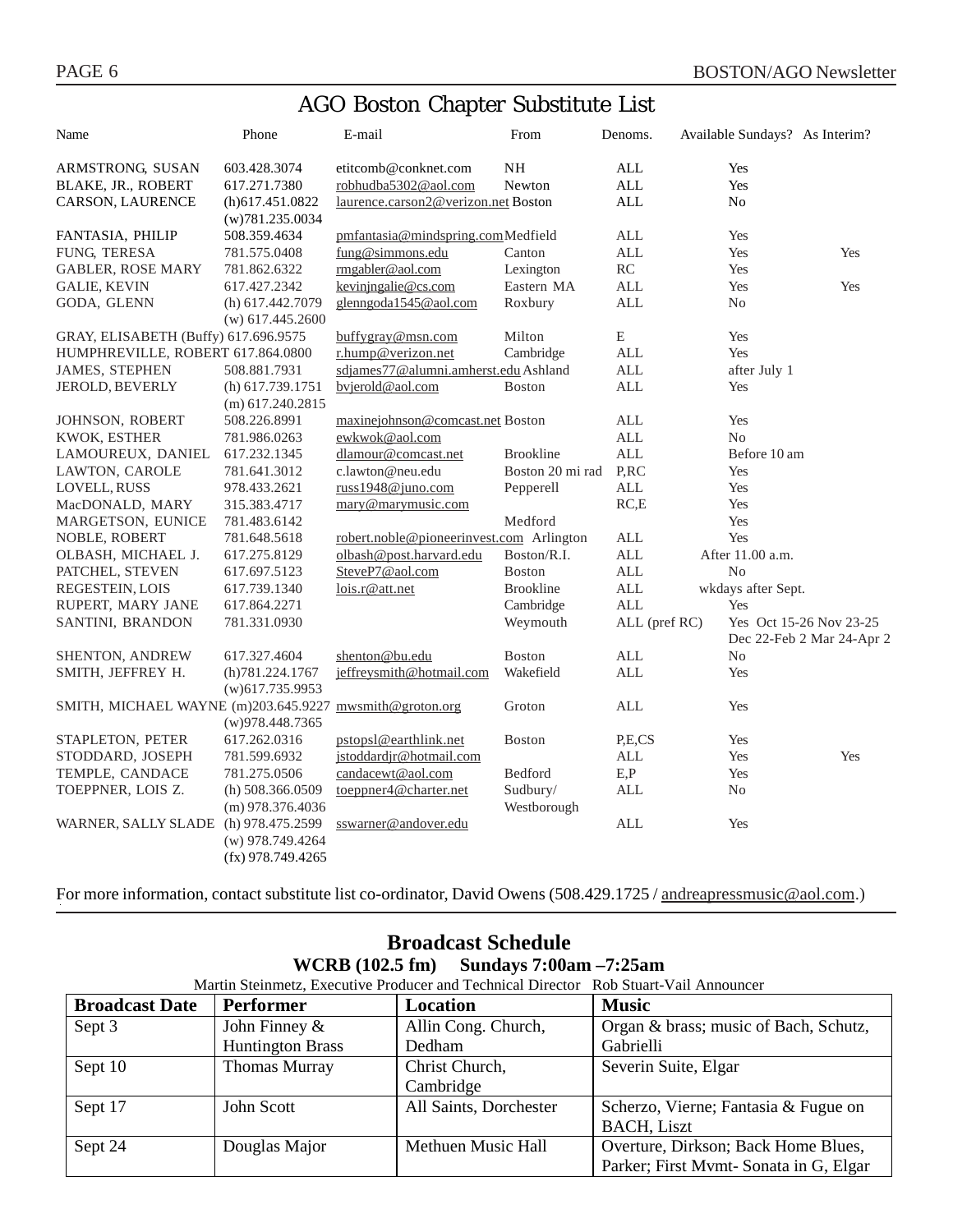# **PLACEMENT September, 2006**

The date in brackets following a church's name shows when the church first requested a listing. **\***Indicates church is considering work The date in on or replacement of their organ**; #** indicates an interim position. Salary is based on income paid by the church. Additional comp is estimated on additional services such as funerals and weddings.

#### **ORGANIST/CHOIR DIRECTOR**

| <b>Denomination Hours</b> Location |     |                | Name of Church<br>Organ                |                   | Est. Additional Comp<br>Salary |                |
|------------------------------------|-----|----------------|----------------------------------------|-------------------|--------------------------------|----------------|
| Congregational                     | 18- | Scituate, MA   | First Trinitarian Congegational NEW    | Aeolian Skinner   | 18,000                         | NA             |
|                                    | 20  |                |                                        |                   |                                |                |
| Congregational                     | NA  | Manchester, NH | Brookside Congregational Church [5/06] | Austin            | 20000-22000                    | 8 fun, 12 wed  |
| Congregational                     | 17  | Needham, MA    | Congregational Church Needham [5/06]   | Casavant          | 22,000                         | 1.800          |
| Congregational                     | 25  | Andover, MA    | South Church in Andover (UCC) [4/06]   | Bozeman           | 28500-52000                    | 10 fun. 10 wed |
| Congregational                     | 15  | Waltham, MA    | First Congregational Church [2/06]     | Rodgers           | 15,000-16,000                  | 4 fun, 4 wed   |
| UCC/Methodist                      | 10  | Fitchburg, MA  | Faith United Parish NEW                | Austin            | 10,000-12,000                  | 1,350          |
| Lutheran                           | 24  | Boston, MA     | First Lutheran Church NEW              | Austin            | 30,000-42000                   | <b>NA</b>      |
| Roman Catholic                     | 22  | Holliston, MA  | St. Mary's Catholic Church NEW         | Hutchings-Votey   | 30,000                         | 13.400         |
| Roman Catholic                     | 25  | Dorchester MA  | St. Ann Church NEW                     | Allen Renaissance | 20,000-25,000                  | 9.250          |
| Roman Catholic                     | 25  | Milton, MA     | St. Agatha Parish [6/06]               | Moller            | 40,000-45,000                  | 23,275         |
| Unitarian/                         | 12  | Winchester, MA | Winchester Unitarian Society NEW       | Austin            | 14,000-18,000                  | 7.000          |
| Universalist                       |     |                |                                        |                   |                                |                |

#### **ORGANIST ONLY**

| <b>Christian Scientist</b> | 6  | Framingham    | First Church of Christ, Scientist [4/06] | Allen            | 5.300         | <b>NA</b>    |
|----------------------------|----|---------------|------------------------------------------|------------------|---------------|--------------|
| Congregational             | 10 | Plymouth      | Church of the Pilgrimage                 | Woodberry, Roche | 10,000-15,000 | 10fun, 20wed |
| Congregational             | 10 | Malden        | First Church in Malden [6/06]            | Aeolian Skinner  | 12,000-14,000 | 1625         |
| Congregational             | 8  | Sharon        | First Congregational Church [4/06]       | Roche            | 10.200        | 3000         |
| Congregational             | 12 | Hingham       | Hingham Congregational [3/06]            | Lahaise/Rodgers  | 11,000-14,000 | 3000         |
| Congregational             | NA | Holden        | First Congregational Church [5/06]       | Casavant         | 9.200         | NA           |
| Unitarian Univeralist      | 14 | <b>Boston</b> | Arlington Street Church NEW              | Aeolian Skinner  | 9.000-11.000  | 4.000        |
| Other                      | 8  | Watertown     | Armenian Memorial Church [5/06]          | Moller           | 150/service   | NA           |

#### **DIRECTOR ONLY - none**

Please note: This list is as accurate as possible as of August 3, 2006; notices for job openings received after this date will be included in the next newsletter. It is possible that some churches on this list have filled their positions but have not notified placement.

#### **POSITIONS FILLED** –

Eliot Presbyterian Church, Lowell Sacred Heart Parish, Lexington Congregational Church, Exeter, NH – Beverly Caldon

#### **POSITIONS REMOVED** –

St. Mary's Parish, Charlestown

#### **LISTING YOUR CHURCH ON THIS PAGE -**

Contact Rose Mary Gabler at rmgabler@aol.com or 781-862-6322.



- LPM is a national educational program for church musicians, founded by the Episcopal Church, and now also supported by the ELCA and the Presbyterian Church.
- The sessions in Concord are the only ones offered in New England. LPM is now recruiting church musicians, clergy, and other interested persons for the 2006-08 program.
- The LPM course of study covers organ, piano, or cantor skills; liturgy; hymnody; learning about resources; choral conducting and voice training; philosophy of church music.
- Classes meet one Saturday per month, Sept-June, for two years. Total cost is \$1,900 plus materials.
- For further information contact Fiona Vidal-White, MA/LPM coordinator, (781) 449-1436 or vidalwhite@comcast.net.